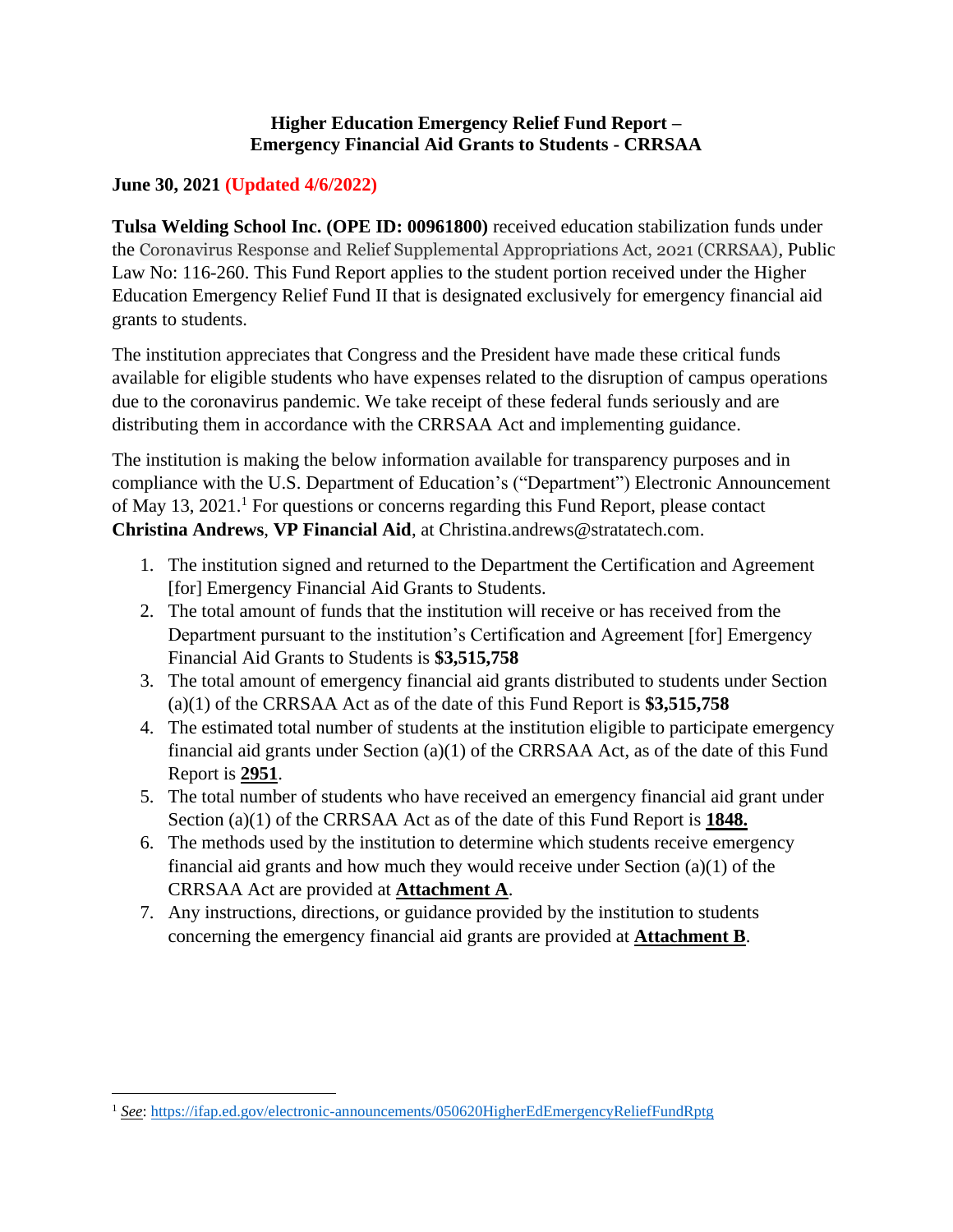#### **Attachment A**

### Overview

The President signed the Coronavirus Response and Relief Supplemental Appropriations Act, 2021 (CRRSAA) on December 27, 2020. This act provides funding for institutions of higher education to further assist students with overcoming challenges due to the coronavirus pandemic through the Higher Education Emergency Relief Fund (HEERF). StrataTech Education Group is making this funding available to Tulsa Welding School (TWS) and The Refrigeration School (RSI) students that have experienced financial challenges in the following categories due to the coronavirus pandemic:

- Tuition;
- Transportation;
- Food;
- Housing;
- Health Care (including mental health care);
- Childcare; and/or
- Supplies and technology required for enrollment.

To remain compliant under section 314 of the CRRSAA, this policy outlines the expectation and process to:

- Define and Identify student eligibility and need
- Grant administration
	- o Awarding
	- o Award Confirmation
		- Amount acceptance
		- Purpose attestation
		- Account confirmation
	- o Disbursement Procedures
		- **Batching and Posting**
		- Stipend Processing
		- G5 draw down
- Reporting

### Define and Identify Student Eligibility

Student eligibility will be determined based on need as defined by their most current Free Application for Federal Student Aid (FAFSA) results, as provided to the school in the Institutional Student Information Record (ISIR). All students active for at least 30 days, will be reviewed based on the Expected Family Contribution (EFC) as reflected on their most recent ISIR. Awards will be created based on EFC range as reflected in Appendix A. This process will be repeated on the first of each month until all funding is exhausted.

Students who have not completed a FAFSA may choose to do so or apply by completing a paper CRRSAA application and submitting it to the Student Services Department at their campus. The application lists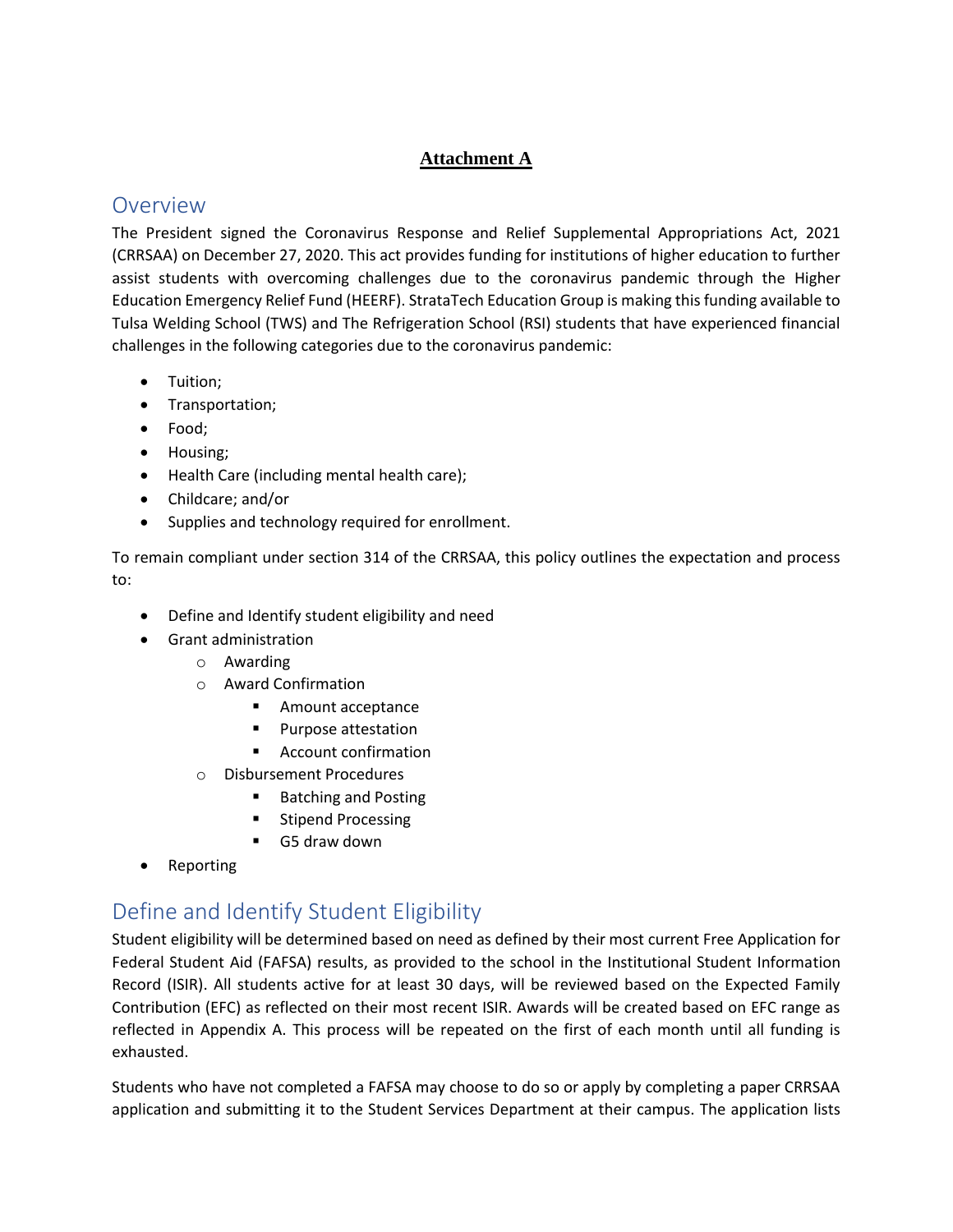the previously outlined seven categories for each student to identify if they incurred additional costs and provides an opportunity to describe the additional costs as demonstrated in Appendix B.

### Grant Administration

# **Awarding**

Based on individual EFC and application information, each student is reviewed for CRRSAA Grant eligibility. All prior CARES Act funding is considered when determining award eligibility for each student. Students will be instructed not to list expenses that were covered by prior CARES Act funding if completing an application. The minimum total HEERF award (CRRSAA+CARES) for any awarded student is \$300 and maximum is \$1800. An award letter (Appendix C) is created for all eligible students. Eligible awards will equal the amount reported on the application by the applicant, up to defined institutional category caps as outlined on the Category Limit Table or based on EFC range (Appendix B) and set to disburse in three equal monthly disbursements on the  $1<sup>st</sup>$  or  $15<sup>th</sup>$  day of each month based on the date of award letter confirmation.

# **Award Confirmation**

All awarded students are required to acknowledge receipt of their funding by signing an award letter. In addition to an attestation of eligibility and confirmation of mailing address, the award letter also gives each student the option of applying all, or part, of their award to their school account to be used toward tuition and fee costs assessed on or after 3/13/2020.

# **Disbursement Procedures**

To ensure students are receiving the CRRSAA Grant funding timely, all batching, posting and release of stipends will occur on the 1<sup>st</sup> and 15<sup>th</sup> day of each month for all approved CRRSAA awards. The process is as follows:

- 1. A Batcher will create a batch for each campus of all approved, scheduled CRRSAA Disbursements as the only fund source.
	- a. Once the review is complete, the batch will be approved and saved.
	- b. The batch report will be printed for record keeping purposes.
- 2. Once a batch has been created and saved for each campus, the Batcher will send an email (to include attaching the batch reports) with a record of the batch amount and number of students per campus to QC for posting.
- 3. QC will review batches and run the CRRSAA Grant posting job.
- 4. Once the Posting job has completed, QC will forward the original email to the appropriate Business Office personnel and copy the appropriate Accounting Department personnel to provide G5 Draw amounts.
- 5. The Business Office will run the Stipend Refund Check Register for the CRRSAA Grant fund source utilizing the Cares Act Grant Bank Account.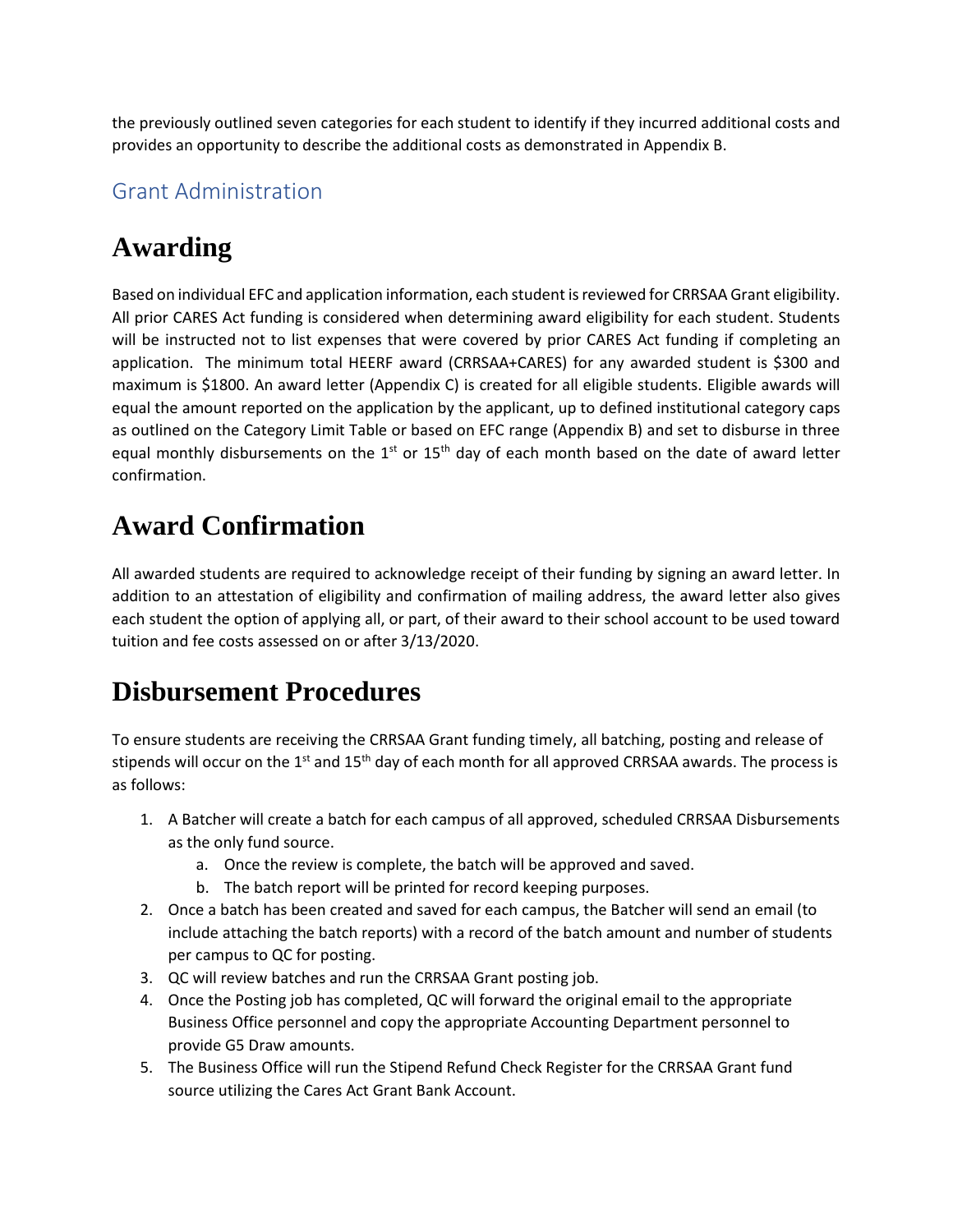- 6. Once checks are printed, Business Office will:
	- a. **Reply all** to the email confirming amount processed;
	- b. Transmit the posi-pay file to the bank or BankMobile as necessary for those who utilize direct deposit;
	- c. Have appropriate signers sign the checks; and
	- d. Mail all checks.
- 7. Accounting will draw down funding from G5 and:
	- a. Ensure all Title IV transactions and G5 transfers have been completed prior to initiating CRRSAA Grant process;
	- b. Draw funding into Trust Accounts from G5; and
	- c. Move funding from Trust Accounts to CARES ACT Grant Account for the associated OPEID.
- 8. Any unresolved, outstanding checks aging greater than 90 days will be void, with funding refunded and returned to G5.

 *The funding must be drawn and moved the same day and in the same amounts to ensure no comingling of funds can be perceived. Documentation of the draw and transfers will be recorded and filed for audit access.*

### Reporting

STEG will report to the Department of Education on the use of funds no later than 6 months after the date of its CRRSAA award, in a manner to be specified by the Department, and will comply with any other reporting and disclosure requirements the Department may specify. STEG will also provide a detailed accounting of the use of funds provided by this award in such manner and with such frequency as the Department may require. While awaiting the Department's specific disclosure and reporting guidance, STEG will document its administration of the CRRSAA grants, including how grants were distributed to students, how the amount of each grant was calculated, any instructions or directions that the institution gave to students about the grant, and how students with exceptional need are prioritized.

Also, the following reports are maintained to confirm consistent reconciliation of funds and G5 accounts:

- 1. Batch Report
- 2. Reconciliation email showing total batch and total stipend amounts processed
- 3. G5 Transaction reporting
- 4. Monthly Cash Receipts Detail
- 5. Instructions, directions, or guidance provided to students concerning the CRRSAA Grants
- 6. Signed award letters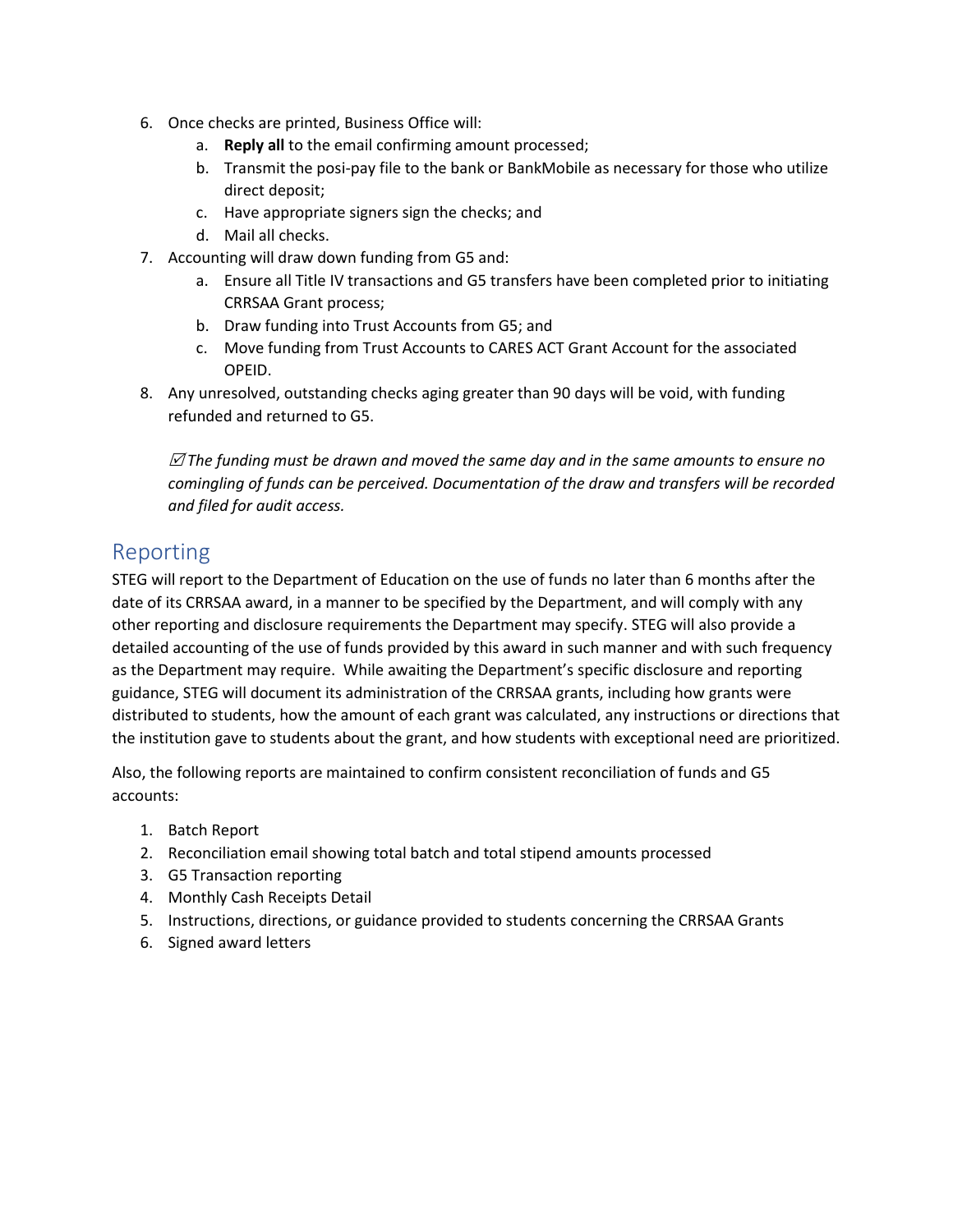# Appendix A

| <b>OPEID</b> | Institution   | State    | Award       | $EFC = 0$ |       | $EFC = 1 - 5711$ |       | $EFC = 5712 -$ |       | EFC > 12,744 |  |
|--------------|---------------|----------|-------------|-----------|-------|------------------|-------|----------------|-------|--------------|--|
|              | Name          |          |             |           |       |                  |       | 12.744         |       |              |  |
| 961800       | Tulsa Welding | OK/FL/TX | \$3.515.758 |           | 1,800 |                  | 1.500 |                | 1,200 | 900          |  |
|              | School        |          |             |           |       |                  |       |                |       |              |  |
| 1168900      | Refrigeration | AZ       | 989.615     |           | 1,200 |                  | 1,000 |                | 750   | 500          |  |
|              | School (The)  |          |             |           |       |                  |       |                |       |              |  |

## **CRRSAA Awards Based on EFC Range**

# **CRRSAA Category Award Cap For Applications**

| Category           | Min   | Max (not all can be awarded)  |  |  |  |
|--------------------|-------|-------------------------------|--|--|--|
| Tuition            | 300   | 1000                          |  |  |  |
| Transportation     | 300   | 1000                          |  |  |  |
| Food               | 300   | 500                           |  |  |  |
| Housing            | 300   | 1200                          |  |  |  |
| <b>Health Care</b> |       | 1000                          |  |  |  |
| Child Care         | 300   | 1000                          |  |  |  |
| Technology         | 300   | 1200                          |  |  |  |
| <b>Total Award</b> | \$300 | \$1800 for TWS/\$1200 for RSI |  |  |  |